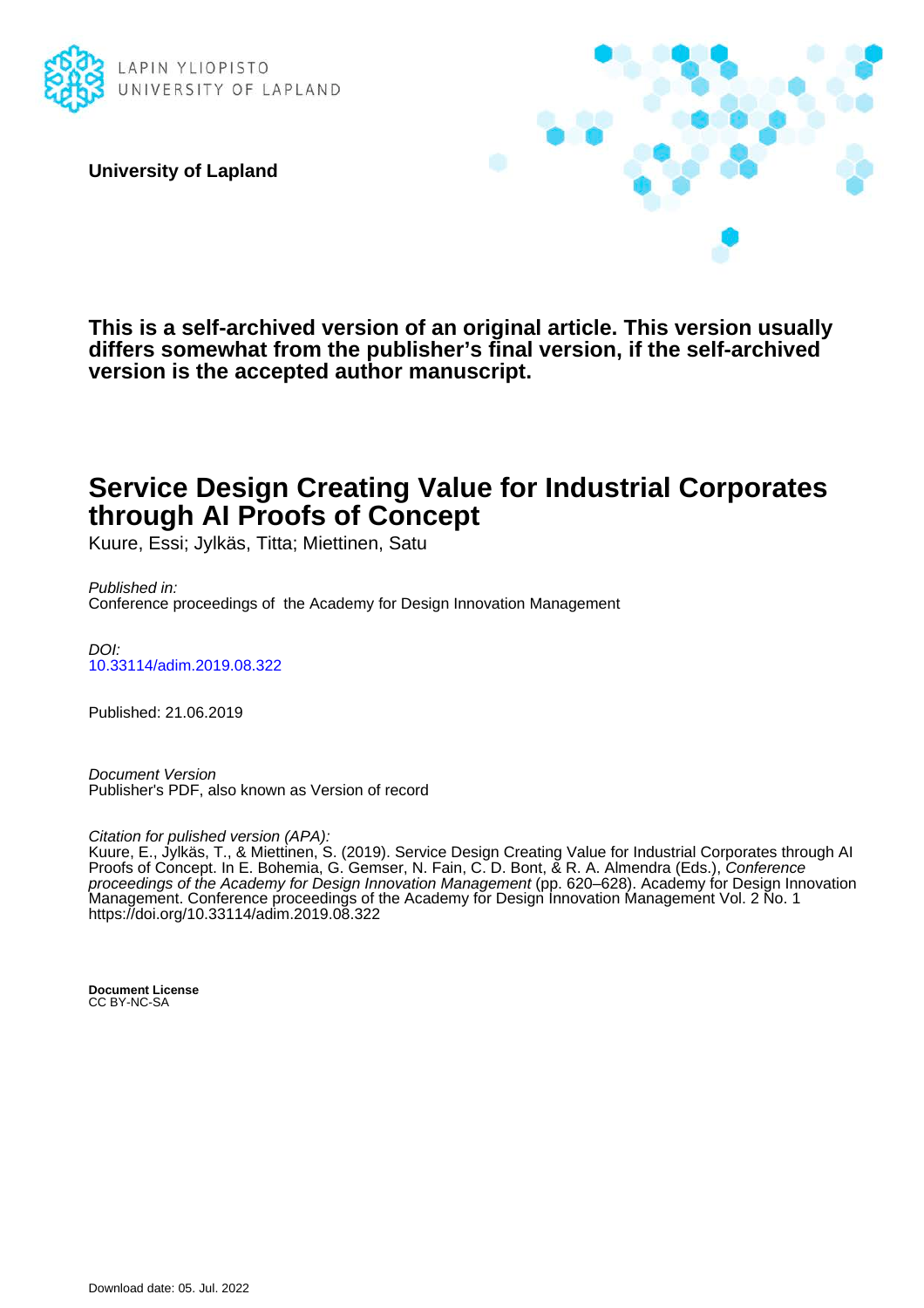

# **Service Design Creating Value for Industrial Corporates through AI Proofs of Concept**

JYLKÄS Titta<sup>ab\*</sup>; KUURE Essi<sup>a</sup> and MIETTINEN Satu<sup>a</sup>

a University of Lapland, Finland

**b Volkswagen Financial Services AG, Germany** 

\* corresponding author e-mail: titta.jylkas@ulapland.fi

doi: 10.33114/adim.2019.08.322

The field of service design has set practices that are useful during servitization transformations intended to help businesses respond to customers' rising expectations regarding the value of the service experience itself. As businesses increasingly pursue service development alongside product development, they need new ways of working and of evaluating solutions. Simultaneously, technological advances open avenues to new services and ways of interacting with customers. This paper draws on two workshop case studies of artificial intelligence (AI) assistant projects to examine service design in the industrial context. Through these case studies, the paper illustrates how proof of concept (PoC) is used at different project stages and explores how service design can support creation of PoCs in large industrial corporate contexts. The findings reveal the aspects of PoC as embodied experiencing of intangible AI concepts, the creation of PoCs through conversations, and the role of PoCs in industrial service design process.

Keywords: industrial service design, proof of concept, AI assistants, embodiment, corporate context

## **Introduction**

Service design plays an ever-increasing role in industrial corporate contexts. This paper explores how service design can add value by creating proofs of concept (PoCs). A PoC is 'evidence, typically deriving from an experiment or pilot project, which demonstrates that a design concept, business proposal, etc. is feasible'.<sup>1</sup> As a way of concretising early-stage ideas, PoCs play an important role in the industrial service design process, helping to communicate the intangible value of service concepts. This paper asks how service design contributes to creating PoCs in industrial corporate contexts.

Service design has become increasingly important in industries that previously focused on manufacturing, reflecting the long-term trend of economies that focus on the exchange of services beyond exchange of physical goods (Vargo & Lusch, 2004, 10). This shift affects companies' production, strategies and structures, and many organizations have begun to expand their businesses by offering product-related services and gaining increasing revenues from service business (Lightfoot, Baines & Smart, 2013). For companies engaged in such change, service design introduces design thinking and processes to the development processes, products and services of the company as well as to the company's employees. The use of design has evolved in industrial contexts beyond actual product or service design to become one of the skills required for multiprofessional innovation and for running a service business. The role of design is important in contributing

<sup>1</sup> https://en.oxforddictionaries.com/definition/proof\_of\_concept



 $\overline{a}$ 

This work is licensed under a [Creative Commons Attribution-NonCommercial-](http://creativecommons.org/licenses/by-nc-sa/4.0/)[Share Alike 4.0 International License.](http://creativecommons.org/licenses/by-nc-sa/4.0/) <https://creativecommons.org/licenses/by-nc-sa/4.0/>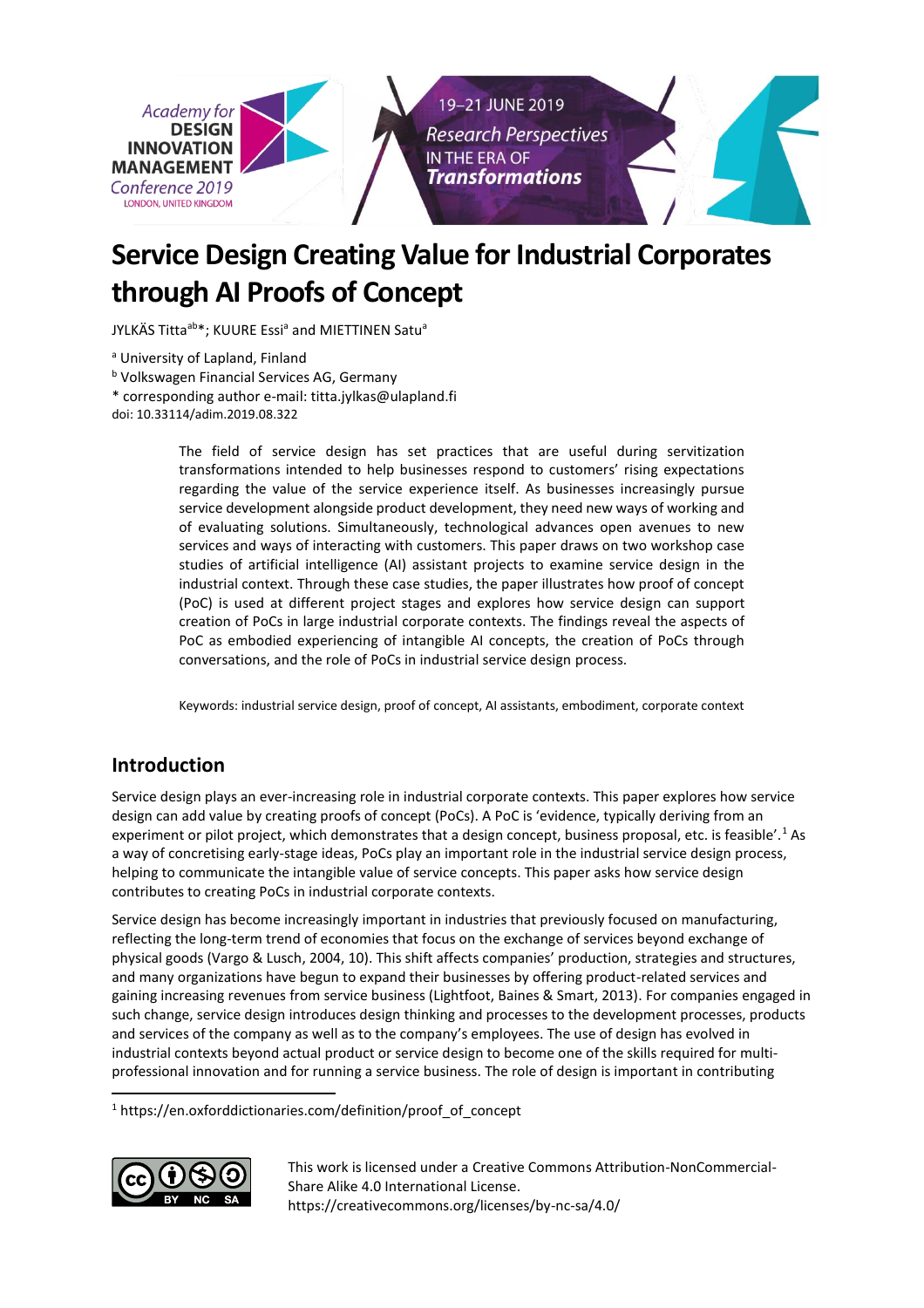facilitatory methods that enable teams to use creative confidence and expertise when creating new servicedriven solutions.

With advances in 'servitization' (e.g. Lay, 2014) and 'servitizing' (Gray, 2013), companies must transition to delivering services successfully through product-service systems (PSS; e.g. Guidat et al., 2014). Creating valuable offerings within this context requires organizations to change their business models, processes and procedures as well as shifting the mind set of their employees and the nature of their relationships with customers and suppliers (Roy & Baxter, 2009) towards service-oriented innovation. Service design practices support and co-create this change; the service designer must synthesize solutions based on comparison of different needs, points of view and socio-cultural models (Morelli, 2003).

The concurrent development areas of service design are often complex and abstract, even in industrial contexts where services are connected to a physical product. It can be challenging to track and quantify services that are experienced subjectively (e.g. Meyer & Schwager, 2007), and methods of understanding user experiences in non-numeric ways can support the development and evaluation of service offerings. The availability of many competing services means that customers increasingly expect both high-quality content and interaction and around-the-clock convenient service access. Digital service channels allow companies to continuously serve customers, and advances in technologies like artificial intelligence (AI) make it possible to engage users in conversation with no actual human involvement on the service provider side. The intangible nature of AI-enabled conversational service interfaces, such as AI assistants, requires service value creation to take on new forms. Service design methods used for concretizing and making it possible to experience such intangible solutions are important means for developing concepts for new technologically enabled services that can be tested and evaluated.

As industry's use of service design increases, new ways of understanding the design process are needed to support implementation and maintenance of services in different organizational departments. One of the challenges relates to how newly generated ideas, concepts and solutions can be communicated, shared and implemented more efficiently and transparently in large, multinational and department-focused companies. One way of supporting service design in such contexts is the execution and use of PoCs. PoCs can be used in different phases of the service design process, from ideation to testing, to demonstrate the value of a product or service (Rauth et al. 2014).

The remainder of this paper is organized as follows. First, the paper presents an overview of the current state of service design work in large industrial corporations. Then, the paper introduces findings from two workshop case studies that consider the creation of PoCs in AI assistant design projects. By focusing on service design methods, the paper discusses the two case studies as examples of how PoCs have been used at different stages of the industrial service design process. The first workshop case study illustrates how embodiment and drama may be used to develop a PoC AI that is intended to create a new type of customer-AI interaction. Specifically, the case study explores voice interaction and conversational interface as a means of proving a concept's viability. The second workshop case study also utilizes AI as a base technology: a PoC of a chatbot is tested via involvement of potential users. Three main topics emerge from the analysis of these two workshop case studies and are presented in the findings: embodiment in experiencing the intangibility of AI assistants, service value through conversations, and PoCs in the industrial service design process. The paper concludes with lessons learned from the case studies and reflects them to define the role of service design in industrial contexts.

## **Service Design in Industry**

Industrial service design refers to service design practiced in an industrial context, often inside an organization. According to Miettinen (2016), 'industrial service design is embedded in existing corporate structures and processes', where the service designer negotiates and initiates service design within the frame and constraints set by the organization. Industrial service design supports transformation towards more agile working methods and an iterative process for service development, enabling the organization to meet increasing demands from customers and the service market. To enable this, service design thinking must be a crosscutting process that supports lowering of silos and flattening of hierarchies.

Beyond the traditional 'double diamond' model of the design process, Miettinen (2016) identified the following steps in the industrial service design process: (1) the pre-process, including strategic thinking and internal marketing; (2) running pilots with the team; and (3) scaling up the service solution. Service design in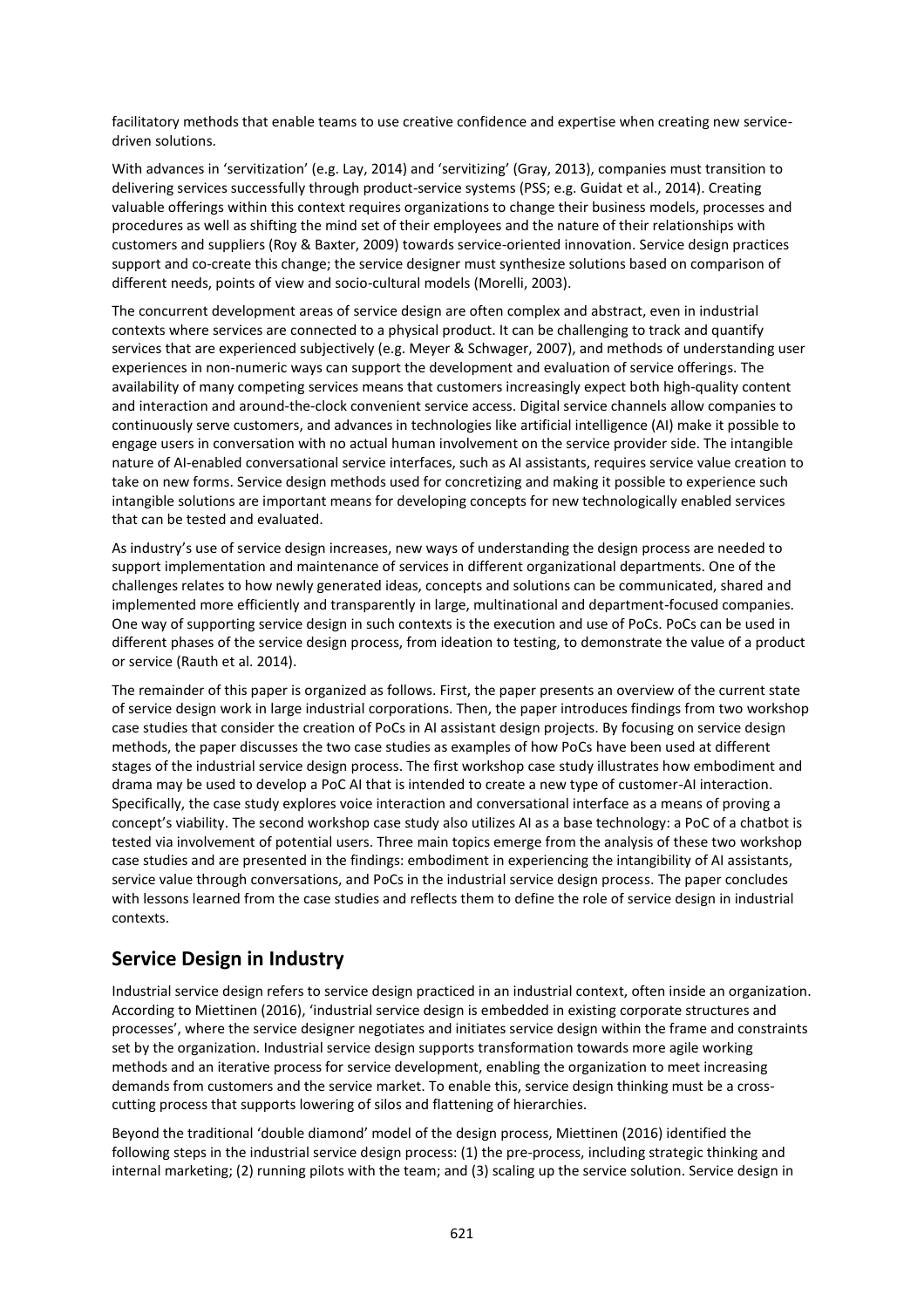the industrial context must be highly adaptable to find its way into the everyday practices and processes of existing design and innovation teams. The adaptation of service design in an organization is needed to support human-centred thinking and the creation of customer-oriented service journeys.

In industrial contexts, the service design process rarely begins from a predefined brief; rather, it typically involves a process of strategic thinking and collaboration within the organization, culminating in a project description. Before a project gets underway, it must be aligned with internal stakeholders and decision makers. This commonly involves presenting the project's goals and objectives, as well as outlining the resources required, to groups of stakeholders before a decision is made to proceed with the project. For this purpose, it is also helpful to be able to demonstrate that the project has business potential and can address real needs.

In seeking project approval, service designers often initiate PoCs or pilots to demonstrate the viability and feasibility of a topic, idea or concept. During piloting, it is important to refer to the original strategic alignment and planning to ensure that the project is moving in the right direction. The scope of a pilot or PoC can vary: PoCs are often small-scale or short-term efforts that enable the team to assess certain features of the project, while a pilot often follows more detailed concept development. Pilots are usually a test phase involving a limited number of users and often a limited set of service features. PoCs and pilots enable the team to identify both limitations and opportunities for development and support refinement before scaling up to a public customer solution.

Depending on the organization, scaling up may include internal processes such as IT development and data security. For the service designer, it is important to know the required steps inside the organization in order to successfully scale the service and launch it for customers and responsible business units. Beyond individual services, the challenge is often to see the big picture of individual service actions as a sequence of touchpoints that may seem disconnected from an industry perspective but make more sense as a single process for the customer. According to Miettinen (2016), a 'sequence of well-designed actions constructs a unified service experience', and a customer experience framework can be used to develop services and touchpoints within a unified service system.

## **AI Assistants**

AI has been in development since the 1950s, but advances in AI in the past decade have made it more visible to the general public. While AI still exhibits a rather narrow definition of intelligence, it has proven valuable in the field of digital services. AI streamlines the analysis of large amounts of data and provides new ways for humans and machines to interact, such as AI assistants.

An AI assistant is a virtual system that utilizes AI technology to understand a customer's request based on written or spoken words. The assistant can also function as a service interface (Shevat, 2017) to support users in everyday tasks (Jolley, 2016; Afshar, 2017). The technology underlying AI is used to understand human behaviour and needs, and to allow the AI assistant to communicate responses back to users via conversations using natural language. As AI assistants such as Siri from Apple and Alexa from Amazon have begun to infiltrate the market in recent years, brand and service interaction is transitioning from touch-based interactions with applications towards conversational interaction (Gartner, 2016).

An AI assistant can take many forms and play many roles in delivery of a digital service. Frontend services can be facilitated through an AI assistant interface that is in direct contact with users, simplifying user tasks such as getting info on your next trip<sup>2</sup>, ordering items<sup>3</sup> or organizing meetings<sup>4</sup>. In other cases, an AI assistant can be a backend resource, for example by assisting a human service agent in accessing relevant information, carrying out rapid analysis or giving suggestions on service actions based on accessible data (Gartner, 2019).

Regardless of the role, each type of AI assistant has a clearly defined purpose with regard to how it contributes value to a service. To achieve its purpose, an AI assistant requires a certain level of intelligence and ability that allows it to understand the user's need and respond to that need accordingly. Creating an AI assistant involves multiple aspects beyond the technology. An AI assistant commonly comprises selected service functions, the

 $\overline{a}$ 

<sup>2</sup> Many travel agencies such as Expedia and airlines like KLM have a chatbot for providing travel information to their customers.

<sup>&</sup>lt;sup>3</sup> For example, Amazon Alexa.

<sup>4</sup> For example, x.ai (https://x.ai).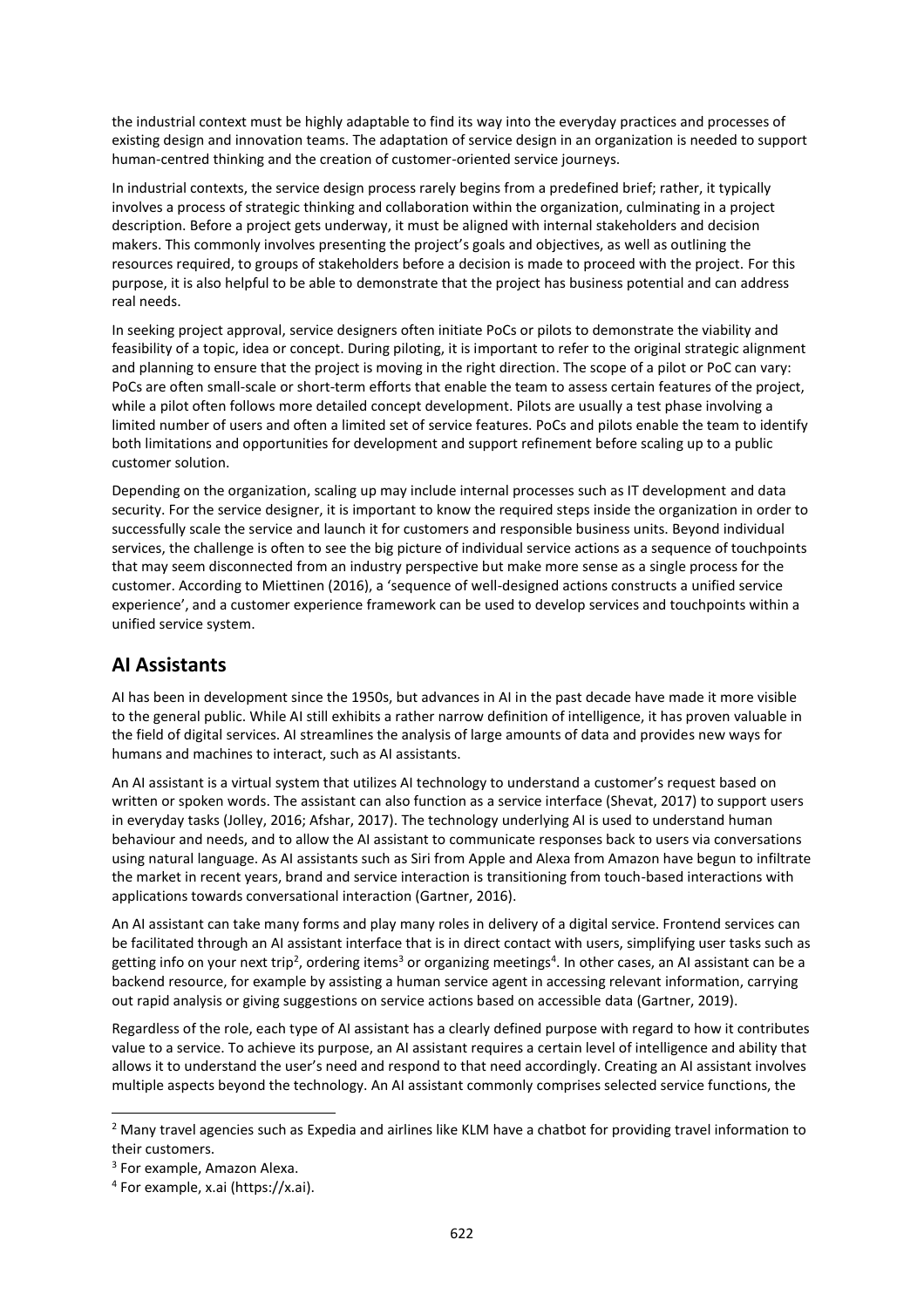information provided or collected, frontend customer interface(s) including voice, text and visuals, and the assistant's character as well as the required technology and intelligence in the backend. As an AI assistant is likely to be seen as the voice of a brand, it is important to consider what expectations and meanings it creates for the brand. In other words, an AI assistant's character and behaviour are likely to influence how the brand is seen by customers.

Designing the assistant's character includes defining its personality, behaviour, appearance and tone of voice. In many cases, the assistant is also given a name and a backstory that defines who it is and how it behaves. All the designed aspects of an AI assistant are eventually communicated to users primarily through conversations. Compared to other digital service interfaces, such as websites, apps or display screens, an AI assistant relies primarily on spoken or written language.

## **Research methods and data**

The research data come from two workshop case studies and includes images, field notes and documented personal reflections of the authors as service designers in the workshops. Both of the workshops were held with one large international organization but each had a different focus in terms of purpose, process, outcomes and people involved. The workshops were facilitated by service designers; Case Study 1 was run by internal service designers, while Case Study 2 included external service design support.

|                      | Case Study 1                                    | Case Study 2                                                                |
|----------------------|-------------------------------------------------|-----------------------------------------------------------------------------|
| Focus                | Future-oriented concept for AI assistant        | Al assistant for customer service using a<br>chatbot                        |
| Workshop description | 1 day                                           | 1 day                                                                       |
|                      | 12 participants                                 | 6 users                                                                     |
|                      | Internal                                        | External                                                                    |
| Workshop aim         | Ideation and development of a concept           | Testing of initial version of AI assistant with<br>potential customers      |
| Key methods          | Personas                                        | Usability testing                                                           |
|                      | Future visioning                                |                                                                             |
|                      | Role-play                                       |                                                                             |
| Purpose of PoC       | To prove the potential of new business<br>areas | To prove user acceptance and to collect<br>feedback for further development |

*Table 1: Description of workshop case studies*

- Case Study 1 focused on the creation of a future-oriented concept for an AI assistant. The workshop was constructed around a common view of a service landscape and future scenarios in order to explore the boundaries and possibilities of solutions that the case organization might offer to their customers. The content of the envisaged solution was created through customer journey enactment and mapping.
- Case Study 2 was a customer workshop held as part of a project to develop an AI assistant. Six potential customers were invited to participate in the workshop to test the initial concept by exploring content areas covered by the assistant and trying out the conversation interface. The workshop was an important step in proving that the concept could meet customer expectations so that a finished product could be developed.

As this paper's primary concern is to analyse workshop processes in order to study the constructs that constitute a proof of concept in an industrial service design context and AI-enabled services, further detail about the content and topics of the projects is not of immediate relevance. This also preserves the confidentiality of the workshop content and outcomes. The following three sections describe the findings emerging from analysis of the workshop case studies and discuss the roles and aims of the PoCs in each workshop.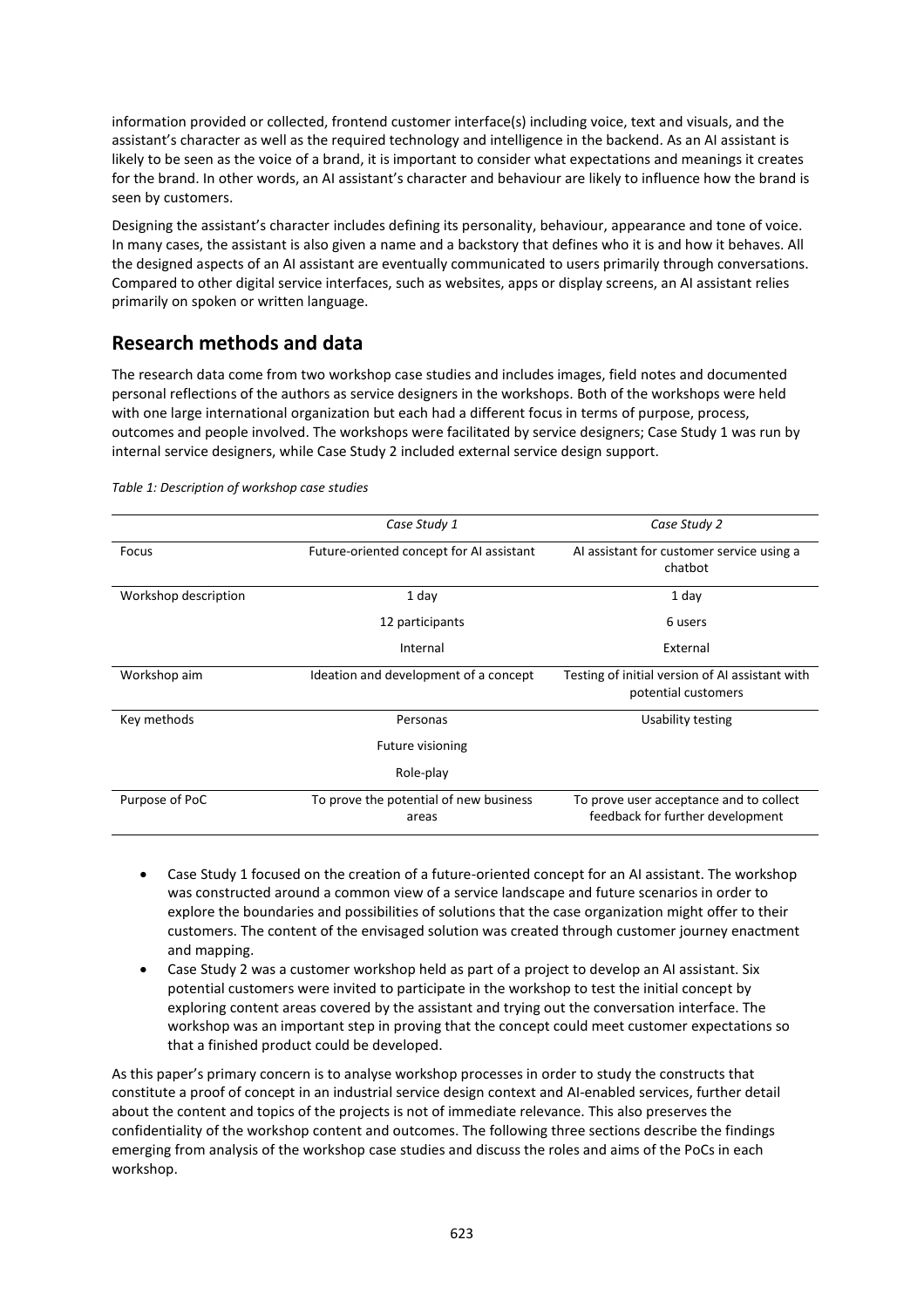## **Findings**

#### *Embodiment in experiencing the intangibility of AI assistants*

The goal of the first workshop was to better understand users in future service settings where an AI personal assistant can enable new types of services. The workshop initially adopted an ecosystem perspective to develop a common vision of the scope of service opportunities the company might seize within the projected timeframe. Based on three future scenarios, this service ecosystem (Banoun et al., 2016) was used to frame ideation of the assistant and the customer services it might offer. Common methods of enhancing the exploration of possibilities for service interactions include experience prototyping (e.g. Buchenau & Fulton Suri, 2000; Rontti, 2016), role-playing (e.g. Iacucci, Kuutti, & Ranta, 2000), bodystorming (e.g. Oulasvirta et al., 2002) and service prototyping (e.g. Blomkvist, 2014; Rontti et al., 2012; Miettinen et al., 2012).

The method of role-play was used in the workshop in combination with pre-defined persona profiles (Blomqwist, 2002). The characteristics of the personas guided the workshop participants to take on roles as users in the role-play and explore through embodiment the actions and reactions the user might have in the future service situation. As a starting point for ideation, participants listed possible tasks that the persona might undertake in their everyday life. The tasks were then taken into the SINCO (Service Innovation Corner) service stage (Miettinen, Kuure, Rontti, & Lindström, 2012), using digital backgrounds, sounds and physical props to set a scene for a service situation. While situations from the customer journey were acted out, one participant would adopt the role of the AI assistant and would be visible to the 'customer' only through its voice and selected visual cues. The insights and ideas developed through this enactment were collected and used to generate a user journey map (Temkin, 2010) showing possible user actions, the function of each service, and the interaction between the user and the AI assistant.

Embodied design methods were instrumental in understanding the interactions and proving the value of the service from a customer perspective. Technologies people use in their everyday activities fundamentally shape how those activities might be done, and it is thus critical for designers and participants to understand those practices (Robertson & Simonsen, 2012). Although the workshop was internal to the development team and actual potential users were not involved, the enactment of service situations enabled the participants to adopt the user's point of view and thus experience the service situations from the user's perspective. Role-playing is widely recognized as a powerful method for observing and discovering aspects and elements of service (Buchenau & Fulton Suri, 2000). However, empathizing with someone else's role differs from using experience prototyping to experience the service subjectively for oneself (Miettinen et al., 2012). Previous studies have also confirmed that it is beneficial to involve company representatives directly in acting out new service concepts. This deepens their insight into the new idea and into the user experience, enabling them to evaluate the service experience from the user's point of view rather than as an outsider.

In AI assistant services where service content may only be expressed through language, it becomes crucial to involve the user in the design and development process. Creating a PoC for the assistant is one way to collect relevant user feedback to enable an incremental and iterative design and development process. As an element of service delivery, an AI assistant is likely to appear somewhat abstract, and without a concrete embodiment of the solution, it may be difficult to convey what it might be like to interact with such a service entity. In this case, the embodied service situations can be considered as proofs of concept. The workshop focused on potential services five or more years in the future based on assumptions of certain improvements in AI technology. Therefore, participants also had the freedom to imagine interactions that current technology might not yet support. Because the technology does not yet exist, it was considered more efficient to first prototype and evaluate the interaction through human-to-human role-play. This kind of exploration leaves space for improvisation and new findings, which human-centred service design encourages (Penin & Tonkinwise, 2009).

#### *Service Value through Conversations*

The second workshop was part of the process of designing an AI assistant for customer service support. The overall process followed the steps of use case definition for the assistant and design of the assistant's personality. The use cases were transformed into conversation flows in a website chat window that used the final technology but did not include the final user interface (UI) design. Six potential users were invited to the workshop to test the initial version of the assistant and to offer feedback to inform future development. The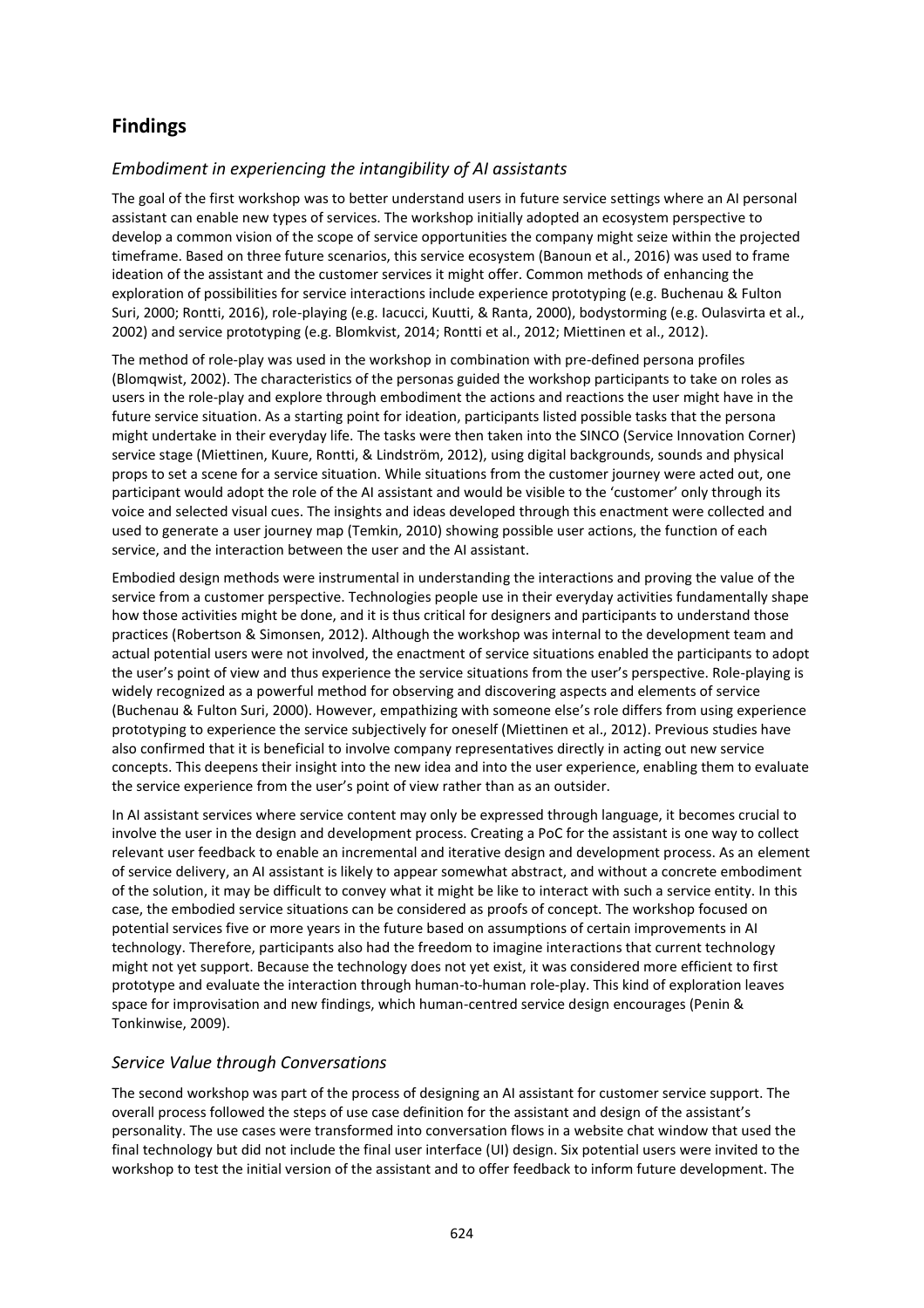test version of the assistant included AI skills for natural language understanding and processing, enabling the assistant to understand the user's needs and match those needs to defined responses or specific conversation flows. Six different use cases were included in the conversation content that underwent usability testing.

The aim of the workshop was to evaluate the service value an AI assistant can bring to users in the form of language. Character design elements, such as personality and traits, were included in the proof of concept along with the conversation content. The participants were asked to provide feedback on how they perceived the assistant's appearance and personality—for example, its level of politeness and use of words—and the value of the content it provides. Using laptops, participants tested the assistant on a test website through a chat window. Before starting the interaction with the assistant, a service scenario with a specific user goal was explained to the participants; they were then asked to start a text chat conversation with the assistant in whatever way they considered appropriate to the situation. The conversations were logged, and later in the workshop, the conversations were analysed and discussed together with the participants.

Providing service content purely through machine-generated conversation is still a rather new format for service providers. In order to test and evaluate the value of such service content, a PoC with the actual technology provided a means of communicating the content to users and receiving their feedback. The tests revealed the limitations in the content and conversation flows but also confirmed customers' willingness to interact with an AI assistant when it offers them concrete value. This might include simplifying a service process, taking over tasks that would otherwise require more effort on the part of the customer or providing easy access to information that might not otherwise be available to the customer.

#### *PoCs in the Industrial Service Design Process*

PoCs can serve multiple purposes in the service design process. In the first case study, a PoC was used as a form of ideation together with embodied design methods; it was also used to provide evidence of the intangible value of the AI assistant. The workshop was located in the discovery phase of the service design process and was used to collect more information about the possibilities of a service area that could be covered by an AI assistant in the defined future setting. As the workshop was also intended to communicate the potential value of the project to internal stakeholders, it can be also connected to the 'pre-process phase of strategic thinking and internal marketing' identified by Miettinen (2016) as one of the characteristic steps of the industrial service design process.

PoCs can support internal team communication. Design activities involve not just thinking or pure creativity but also communicating what design is or what it could be in ways that are understandable to others (Knight, 2012). Industrial service design supports understanding user actions and technologies in actual settings collaboratively and pragmatically rather than through abstractions. This supports mutual learning (Kuure & Miettinen, 2013) and idea sharing. Through improvisation and spontaneity, service design can work as 'communicative activities in ordinary conversation inside the organisations´ (Larsen & Friis, 2005). In the workshops, the use of PoCs that could be experienced allowed the participants to work from the same page, enabling easier, faster team work. After the workshop, the PoCs were also used in internal communication in the company to help other stakeholders understand the aims of the project and to generate the support needed to gain management approval to continue the project.

PoCs are often used as fast, efficient small-scale tests. They do not need to be publicized but can remain internal to the organization and can be used to further define the future direction of service development. Therefore, they are also useful prior to larger scale pilots that require the service to be in a close-to-finished state and that require a larger group of users involved in the testing. Running pilots is one of the characteristics of industrial service design processes (Miettinen, 2016), and this is where the second workshop case study can be located.

When the service is delivered through a conversational interface with an AI, the ability to experience the PoC is important in understanding how the service answers the needs of the user, how the value is created and delivered, and how the interaction fits as a service action with the larger view of the service journey the organization provides to their customers. An AI assistant can be seen as a single service touchpoint that complements the other steps in the service journey. By keeping in mind the larger picture, including the connections to other service actions, throughout the service design process, designers can ensure that the AI assistant has an established and verified place in the service offered to the customer.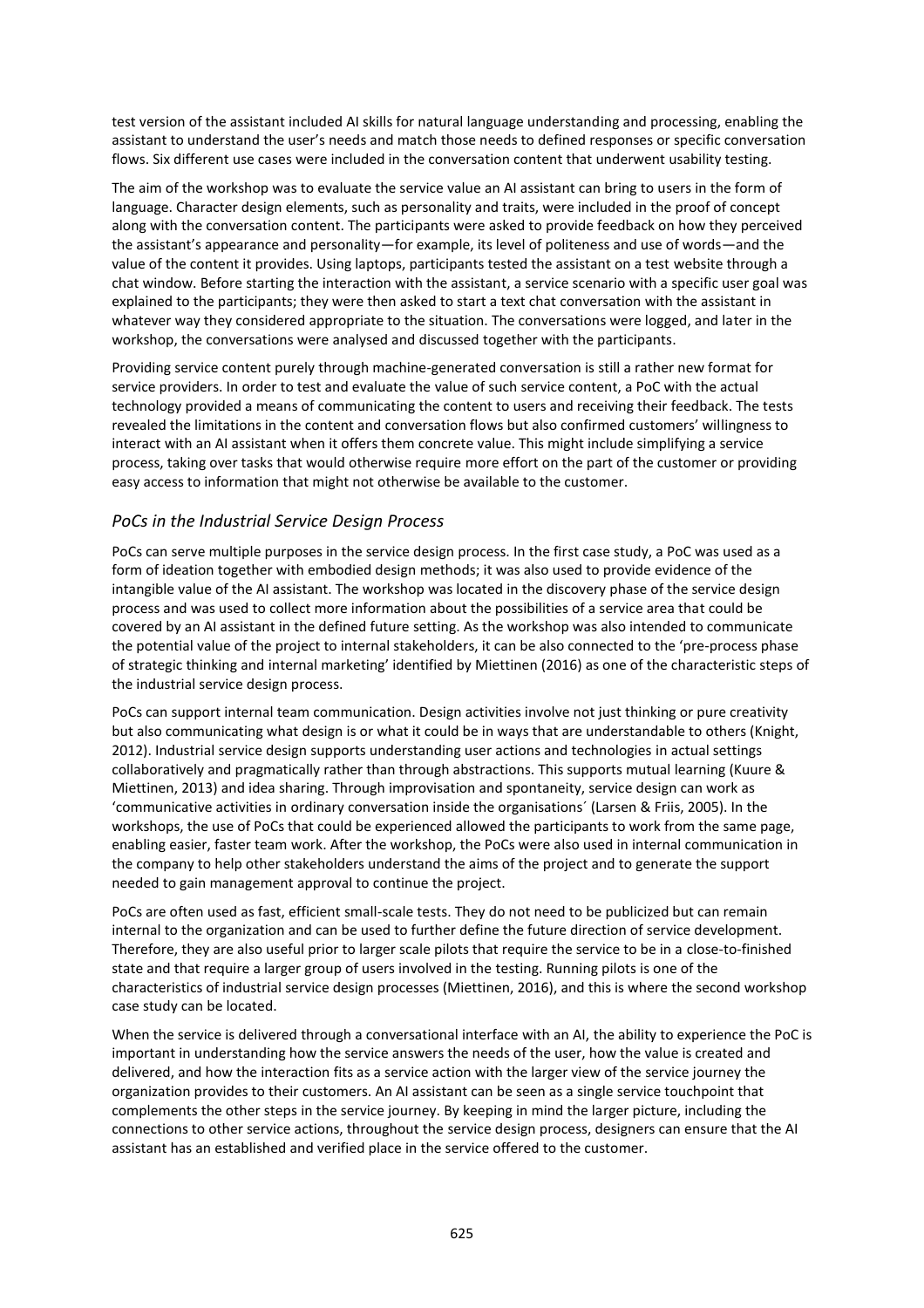## **Discussion**

The workshop case studies show that PoCs serve different purposes at different stages of the industrial service design process, allowing the investigation, for instance, of customer needs, business potential, technical feasibility or the match between content and user expectations. Among the benefits of using a PoC in this context is that it provides early feedback from users or internal stakeholders about whether the project is going in the right direction. A PoC also makes the design target more concrete by giving it a functional form, whether through role-play or using the actual technology; such concretization enables stakeholders to discuss and evaluate the idea, concept, vision or strategy that the PoC represents. The case studies and the use of service design to illustrate these features in PoCs are a valuable contribution to industrial service design research (Miettinen, 2016). Further, including PoCs in the service design process adds value to experience prototyping (Buchenau & Fulton Suri, 2000).

Clearly, design PoCs also have some limitations. As they often demonstrate only one part of a wider solution, it is arguable whether a design PoC provides a sufficient basis for decision making. One PoC alone may not prove the case for an entire project, making it crucial to understand how and why the PoC is created in the first place. Especially in industrial contexts, winning the support of partners and internal sponsors is crucial for project continuity (Miettinen, 2016). To secure support for a project, it is essential to know what speaks to the relevant audience.

Depending on the decision makers and the design process stage, the focus of PoCs must be adjusted to acquire the insights needed at that particular step in the design process. At the outset, customer feedback on the initial idea may be the most worthwhile first step; PoCs with preliminary UI ideas can help to trigger customer comments and feedback. At the development stage, a technical PoC integrating a 'click dummy' prototype may offer more insights for addressing development backlogs. In many cases, a PoC is also used simply to assess the adaptability of existing technologies or service solutions to the concept.

Use of a PoC in industrial service design is an iterative process, and several PoCs may be needed before reaching a final concept and implementing the solution. Ultimately, based on the project stage, the project team must define the aim of the PoC, how it should be built to achieve that aim and how success of the results will be measured. As noted above, creating PoCs can be a crucial step in ensuring project continuity as it can provide concrete proof of areas of opportunity. Nevertheless, a PoC may not be comprehensive in itself, and combining it with other forms of insight such as customer testing, market research or business analysis can provide the information needed for decision making in relation to project direction and further development.

A variety of skills are needed to develop PoCs appropriate to the project stage. In addition to service design skills, technical expertise is necessary to create PoCs of the requisite quality, especially for digital service channels. A good sense of what is technically possible and the best means of achieving project goals with the available tools and skills is also important. What can reasonably be tested, what form of PoC best fits the project stage, and how to connect the process of creating a PoC to the existing organizational processes should be determined through collaboration and discussion among the project-owning business unit, service designers and technical experts.

## **Conclusions**

Proofs of concept play an important role in AI assistant design projects, as they allow evaluating, testing and communicating the value of services. Service design supports the creation of design PoCs by incorporating the views of different stakeholders into clear goals through concretization and visualization and by facilitating collaboration among involved teams and experts. By introducing service design methods for ideation, prototyping and testing, insights and learnings from PoCs can help designers articulate concrete opportunity areas, development requirements or action plans for a project's next steps.

Depending on the intended purpose, a PoC may be more technical; in such cases, the role of service design is to keep the customer viewpoint in mind, avoiding technology-first development that risks developing solutions with no clear usability target. The strengths of service design include an understanding of customer needs and expectations, and the ability to utilize that knowledge to evaluate PoC outcomes plays an important role in clarifying insights and incorporating them into the project's next iteration.

Drawing on two examples of the use of PoCs in AI assistant projects, this paper illustrates how the purpose of a PoC can vary according to the project stage and goals. There is a tradition of utilizing PoCs in fields such as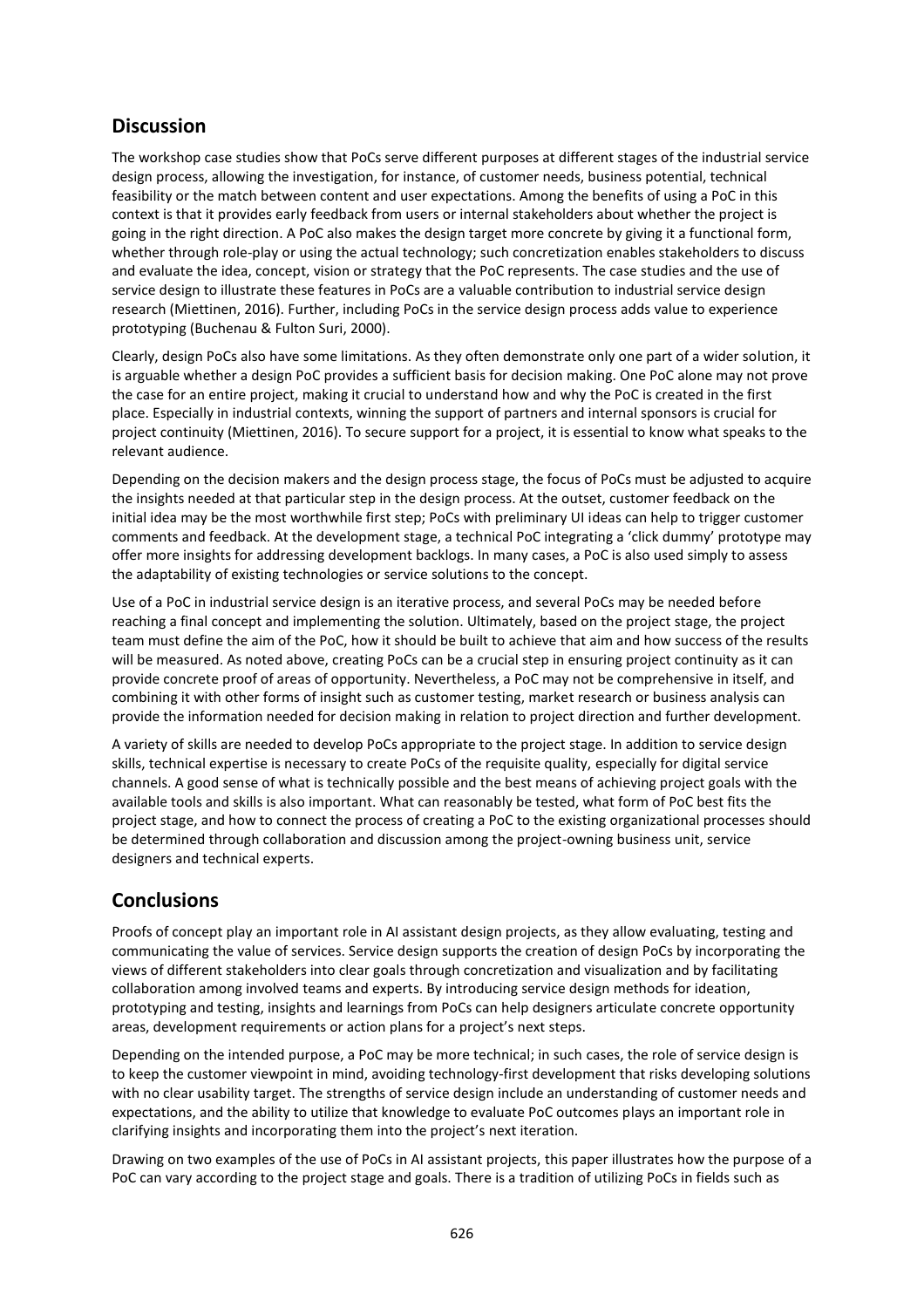business and IT development; in industrial contexts, where projects are often interdisciplinary, it may likewise be useful to have a tool that has a common meaning for everyone. At the same time, the tool can be used in different ways, and service design can open new opportunities by introducing methodologies such as embodiment to deliver concrete and meaningful outcomes without significant investments of time and money.

As the data set of the paper is limited to two case studies, further research is needed to show the full potential of using PoCs in the design of AI-enabled services in industrial contexts. However, the research shows the value of AI PoCs in the discovery, ideation and testing phases of AI assistant projects. PoCs can concretize intangible AIs and allow users and stakeholders to better understand the meaning of conversational service delivery. They can also point the way to further development directions for the solution. In the future, AI PoCs might also support earlier and more direct involvement of users in industrial service design projects through digital channels, thus overcoming the organizational boundaries that typically exist today.

## **References**

- Ashfar, V. (2017, March 7). AI-powered customer service needs the human touch. *Huffington Post.* Retrieved from https://www.huffingtonpost.com/entry/ai-powered-customer-service-needs-the-humantouch\_us\_58b88046e4b0ffd61787bd3d
- Banoun, A., Dufour, L., & Andiappan, M. (2016). Evolution of a service ecosystem: Longitudinal evidence from multiple shared services centers based on the economies of worth framework. *Journal of Business Research, 69*(8), 2990–2998.
- Blomkvist, J. (2014). *Representing future situations of service: Prototyping in service design* (Doctoral dissertation). Linköping University, Linköping, Sweden. Retrieved from https://liu.divaportal.org/smash/get/diva2:712357/FULLTEXT02.pdf
- Blomkvist, S. (2002). Persona—An overview. In *The user as a personality. Using personas as a tool for design*. Position paper for the course workshop "Theoretical perspectives in human-computer interaction," held at IPLab, KTH, Stockholm, Sweden, September 3, 2002.
- Buchenau, M., & Fulton Suri, J. (2000). Experience prototyping. *Proceedings of DIS '00, 3rd Conference on Designing Interactive Systems: Processes, Practices, Methods, and Techniques*. Brooklyn, NY. (pp. 424-433). ACM.
- Design Council. (2007). 11 lessons: Managing design in global brands. *Design Council*. Retrieved from http://www.designcouncil.org.uk/resources/report/11-lessons-managing-design-global-brands
- Gartner (2016, December 21). Gartner says by 2019, 20 percent of user interactions with smartphones will take place via VPAs [Press release]. Retrieved from https://www.gartner.com/newsroom/id/3551217
- Gartner (2019, January 9). Gartner predicts 25 percent of digital workers will use virtual employee assistants daily by 2021 [Press release]. Retrieved from https://www.gartner.com/en/newsroom/press-releases/2019- 01-09-gartner-predicts-25-percent-of-digital-workers-will-u
- Gray, J. (2013). Servial: The servitisation of manufacturing. *The Manufacturer.* Retrieved from http://www.themanufacturer.com/articles/servival-the-servitisation-of-manufacturing/
- Guidat T., Barquet, A., Widera, H., Rozenfeld, H., & Seliger, G. (2014). Guidelines for the definition of innovative industrial product-service systems (PSS) business models for remanufacturing. *Procedia CIRP*, *16*(2014), 193–198.
- Iacucci, G., Kuutti, K., & Ranta, M. (2000). On the move with a magic thing: Role playing in concept design of mobile services and devices. *Proceedings of DIS2000, Designing Interactive Systems* (pp. 193–202). New York, NY: ACM Press.
- Jolley, C. (2016, June 9). AI, assistants, and bots demystified. *Medium*. Retrieved from https://medium.com/@charlesjolley/ai-assistants-and-bots-demystified-cee61c756623
- Knight, J. (2012). The experience design framework: Supporting design thinking in the service domain. In S. Miettinen and A. Valtonen (Eds.), *Service design with theory. Discussion on value, societal change and methods* (pp. 169-176). Rovaniemi: Lapland University Press.